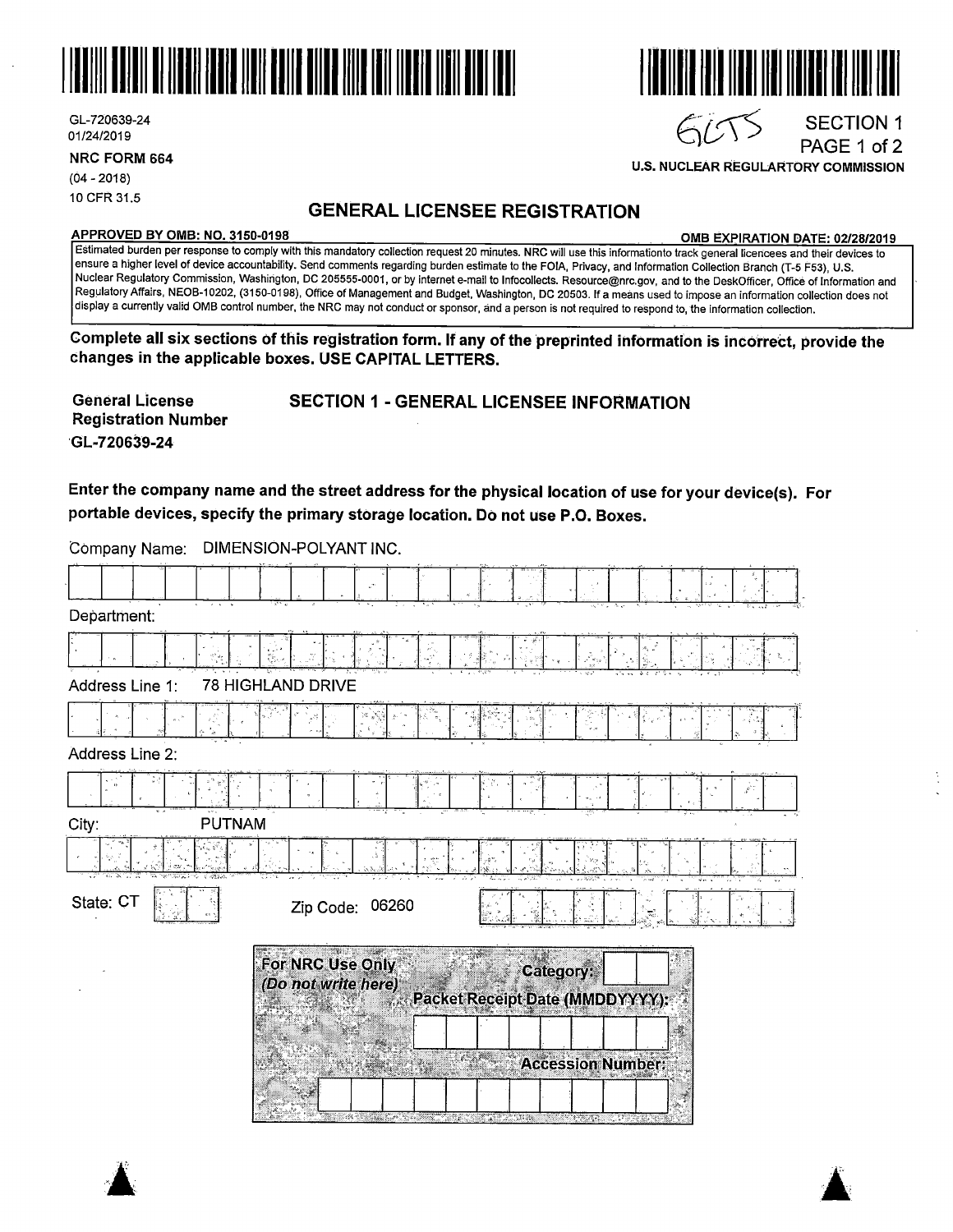





**SECTION 1** PAGE 2 of 2

#### **SECTION 1 - GENERAL LICENSEE INFORMATION (Continued)**

### Enter the name, telephone number and title of the person who is the responsible individual for the device(s).

| <b>MCNULTY</b><br>Last Name:      |                                                                                         |                                     |
|-----------------------------------|-----------------------------------------------------------------------------------------|-------------------------------------|
|                                   | W<br>$\frac{1}{2}$<br>⊱ *′€                                                             | $\frac{1}{\sqrt{2}}$<br>æ.<br>∌rive |
| <b>ANDREW</b><br>First Name:      |                                                                                         | Middle Initial: J                   |
|                                   |                                                                                         | ia<br>Provinci                      |
| <b>Business Telephone Number:</b> | (860) 928-8332<br>$\sim$<br>$\cdot$                                                     | Extension:                          |
| Title:                            | <b>PLANT MANAGER</b>                                                                    |                                     |
|                                   |                                                                                         | ₩.                                  |
|                                   | Enter the mailing address where correspondence regarding your device(s) should be sent. |                                     |
| Department:<br>.                  |                                                                                         | $\epsilon$                          |

|  |     |      |  |  |  |  |  |  |  | a lateral company of a service to a |       |  | <b>CALL AND</b> |  |             |  |  |  |  |  |  |  |  | 11271718 |  |  |
|--|-----|------|--|--|--|--|--|--|--|-------------------------------------|-------|--|-----------------|--|-------------|--|--|--|--|--|--|--|--|----------|--|--|
|  | . . | マイハー |  |  |  |  |  |  |  |                                     | こん かい |  |                 |  | $2.32 - 1.$ |  |  |  |  |  |  |  |  |          |  |  |

#### Address Line 1: 78 HIGHLAND DRIVE

|         |                | . |  | <b>JAL 94 9990-22</b>            |                   |  |  |
|---------|----------------|---|--|----------------------------------|-------------------|--|--|
|         |                |   |  |                                  |                   |  |  |
|         |                |   |  |                                  |                   |  |  |
|         |                |   |  |                                  |                   |  |  |
|         |                |   |  |                                  |                   |  |  |
| 1.1.1.1 |                |   |  |                                  |                   |  |  |
|         | <b>1.85 PM</b> |   |  | Concertain and the concertain of | <b>STATISTICS</b> |  |  |

Address Line 2:

| $1$ weive the $L$ .                           |                                                               |                                                                                                                                 |                                                         |
|-----------------------------------------------|---------------------------------------------------------------|---------------------------------------------------------------------------------------------------------------------------------|---------------------------------------------------------|
| 1701101714174414<br><b>AND AN</b><br>1950 L.L | .<br>$-1.11$<br><b>Banks</b> Av<br><b>CONTRACTOR</b>          | a considerazione di considerati<br>the company of the company of the<br>.<br><b>ALA</b><br>.<br>---------------<br>$-759211777$ | $1.99444 = 1.397$<br><b>COMPANY</b><br>Lev. 11<br>- 199 |
|                                               | $\sqrt{N}$ and $\sqrt{N}$ , $\sqrt{N}$ , $\sqrt{N}$<br>$\sim$ | THE PERSON<br>n Silver<br>$-20.7 -$<br>and a seattle                                                                            | - 85                                                    |

| $-0.011441$<br>3 H<br>10/10/18<br>$\sim$<br>-2.9<br><b>ALC: NAME</b><br><b>AND</b> | <b>Select</b><br>ن ن د ب<br>indi.<br>$\sim$<br>$x \rightarrow x$<br>anticipate and the fact<br><b>Table 1</b><br>24.4 | . <b>. .</b> .<br>10 L PUB<br>and the property of<br>- <del>.</del><br>$-4.6\frac{m}{m}$                    | TRANS ARE<br><b>A 63.00</b><br>المعادلات والمناوي<br>and the<br>the probabilities for the care<br><b>STATISTICS</b><br><b>START OF</b><br>- 14 |
|------------------------------------------------------------------------------------|-----------------------------------------------------------------------------------------------------------------------|-------------------------------------------------------------------------------------------------------------|------------------------------------------------------------------------------------------------------------------------------------------------|
| $\sim$ $\sim$<br>ч.,<br><b>Later Street and</b><br>$Z$ ip (<br>$\sim$              | 06260<br>Code:                                                                                                        | the control controls of<br><b>Contract College</b><br>≺ಪಕ್ಷಗಳಿ<br>والله الد<br><b>Sec 50</b><br>تعظمون<br>. | ÷                                                                                                                                              |



 $\mathcal{L}_{\mathcal{A}}$ 

 $\bar{z}$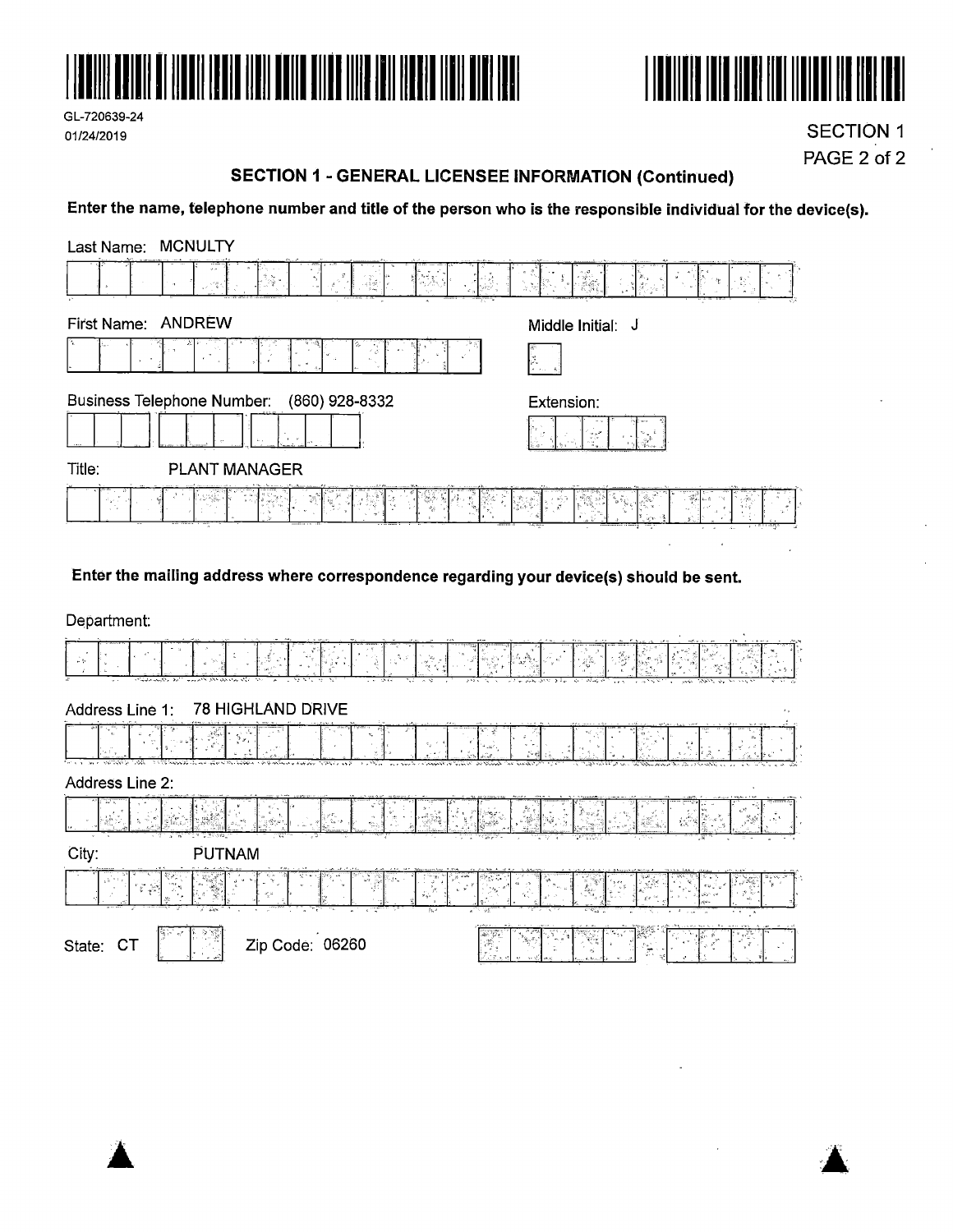| GL-720639-24<br>01/24/2019                | <b>SECTION 2 - DEVICES SUBJECT TO REGISTRATION</b><br>Our records indicate that you have these devices. Please updtae the information as necessary. | <b>SECTION 2</b><br>PAGE 1 of 7                           |
|-------------------------------------------|-----------------------------------------------------------------------------------------------------------------------------------------------------|-----------------------------------------------------------|
| <b>NRC Device Key</b><br>752919           | (Internal Control Number)                                                                                                                           |                                                           |
| Distributor/Dustributed By:               | <b>NDC Technologies</b>                                                                                                                             |                                                           |
|                                           |                                                                                                                                                     |                                                           |
| 1933-19GL<br>Distributor License Number:  |                                                                                                                                                     |                                                           |
|                                           |                                                                                                                                                     |                                                           |
| Manufacturer name:                        | <b>NDC INFRARED ENGINEERING INC</b>                                                                                                                 |                                                           |
| $\phi = \theta^{\prime}$                  |                                                                                                                                                     |                                                           |
| Device Model (Not Source Model):<br>103   |                                                                                                                                                     |                                                           |
|                                           |                                                                                                                                                     |                                                           |
| Device Serial Number:<br>13637            |                                                                                                                                                     |                                                           |
|                                           |                                                                                                                                                     |                                                           |
| 12/30/2006<br><sup>*</sup> Transfer Date: |                                                                                                                                                     |                                                           |
|                                           |                                                                                                                                                     | Not in possession of device (Also<br>complete Section 4.) |
| YYYY<br>МM<br><b>DD</b>                   |                                                                                                                                                     |                                                           |
| Isotope (e.g. AM241)                      | Activity (e.g. 1005)                                                                                                                                | Unit (e.g. mCi)                                           |
| AM241                                     | 150                                                                                                                                                 | mCi                                                       |
|                                           |                                                                                                                                                     |                                                           |

|                |  |             | $\cdot$ |               |                          |  |  |  |  |   |    |                      |              |  |
|----------------|--|-------------|---------|---------------|--------------------------|--|--|--|--|---|----|----------------------|--------------|--|
| 2              |  |             |         |               |                          |  |  |  |  |   |    |                      |              |  |
|                |  |             |         |               | $\overline{\phantom{a}}$ |  |  |  |  | ٠ |    |                      |              |  |
| 3              |  |             |         |               |                          |  |  |  |  |   | ×, |                      |              |  |
|                |  |             |         |               |                          |  |  |  |  |   |    |                      |              |  |
| 4              |  |             |         |               |                          |  |  |  |  |   |    |                      |              |  |
|                |  |             |         |               |                          |  |  |  |  |   |    |                      | $\mathbf{r}$ |  |
| $\overline{5}$ |  |             |         |               |                          |  |  |  |  |   |    |                      |              |  |
|                |  | $\bullet$ 2 |         |               |                          |  |  |  |  |   |    | $\ddot{\phantom{1}}$ |              |  |
| 6              |  |             |         |               |                          |  |  |  |  |   | .  | ω                    |              |  |
|                |  |             |         | $\sim$ $\sim$ |                          |  |  |  |  |   |    |                      |              |  |
|                |  |             |         |               |                          |  |  |  |  |   |    |                      |              |  |

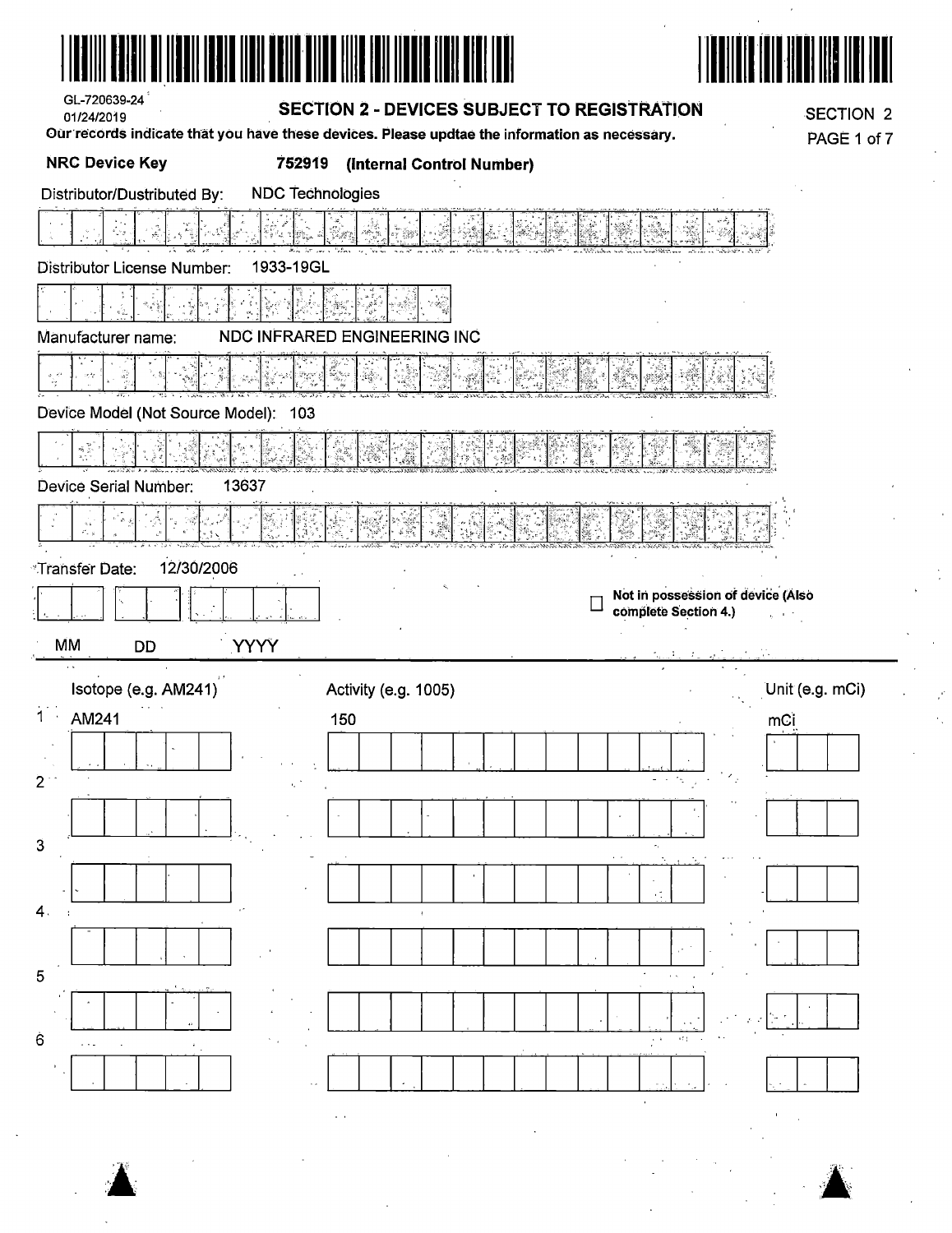| GL-720639-24<br>01/24/2019<br>Our records indicate that you have these devices. Please updtae the information as necessary. |                         |     | SECTION 2 - DEVICES SUBJECT TO REGISTRATION |  |                                                           | <b>SECTION 2</b> |
|-----------------------------------------------------------------------------------------------------------------------------|-------------------------|-----|---------------------------------------------|--|-----------------------------------------------------------|------------------|
| <b>NRC Device Key</b>                                                                                                       | 752920                  |     | (Internal Control Number)                   |  |                                                           | PAGE 2 of 7      |
| Distributor/Dustributed By:                                                                                                 | <b>NDC Technologies</b> |     |                                             |  |                                                           |                  |
|                                                                                                                             |                         |     |                                             |  |                                                           |                  |
| Distributor License Number:                                                                                                 | 1933-19GL               |     |                                             |  |                                                           |                  |
|                                                                                                                             |                         |     |                                             |  |                                                           |                  |
| Manufacturer name:                                                                                                          |                         |     | NDC INFRARED ENGINEERING INC                |  |                                                           |                  |
|                                                                                                                             |                         |     |                                             |  |                                                           |                  |
| Device Model (Not Source Model): 103                                                                                        |                         |     |                                             |  |                                                           |                  |
|                                                                                                                             |                         |     |                                             |  |                                                           |                  |
| Device Serial Number:                                                                                                       | 13638                   |     |                                             |  |                                                           |                  |
| $\frac{1}{2}$                                                                                                               |                         |     |                                             |  |                                                           |                  |
| 12/30/2006<br><b>Transfer Date:</b>                                                                                         |                         |     |                                             |  |                                                           |                  |
| r de c                                                                                                                      |                         |     |                                             |  | Not in possession of device (Also<br>complete Section 4.) |                  |
| $\mathbb{M}$ .<br>DD                                                                                                        | <b>YYYY</b>             |     |                                             |  |                                                           |                  |
| Isotope (e.g. AM241)                                                                                                        |                         |     | Activity (e.g. 1005)                        |  |                                                           | Unit (e.g. mCi)  |
| AM241                                                                                                                       |                         | 150 |                                             |  |                                                           | mCi              |
|                                                                                                                             |                         |     |                                             |  |                                                           |                  |
| $\overline{2}$                                                                                                              |                         |     |                                             |  |                                                           |                  |
|                                                                                                                             |                         |     |                                             |  |                                                           |                  |
| 3                                                                                                                           |                         |     |                                             |  |                                                           |                  |
|                                                                                                                             |                         |     |                                             |  |                                                           |                  |
|                                                                                                                             |                         |     |                                             |  |                                                           |                  |
| 4                                                                                                                           |                         |     |                                             |  |                                                           |                  |
|                                                                                                                             |                         |     |                                             |  |                                                           |                  |
| 5                                                                                                                           |                         |     |                                             |  |                                                           |                  |
| 6                                                                                                                           |                         |     |                                             |  |                                                           |                  |
|                                                                                                                             |                         |     |                                             |  |                                                           |                  |

 $\label{eq:2.1} \frac{1}{\sqrt{2}}\int_{0}^{\infty}\frac{1}{\sqrt{2\pi}}\left(\frac{1}{\sqrt{2\pi}}\right)^{2}d\mu\,d\mu\,.$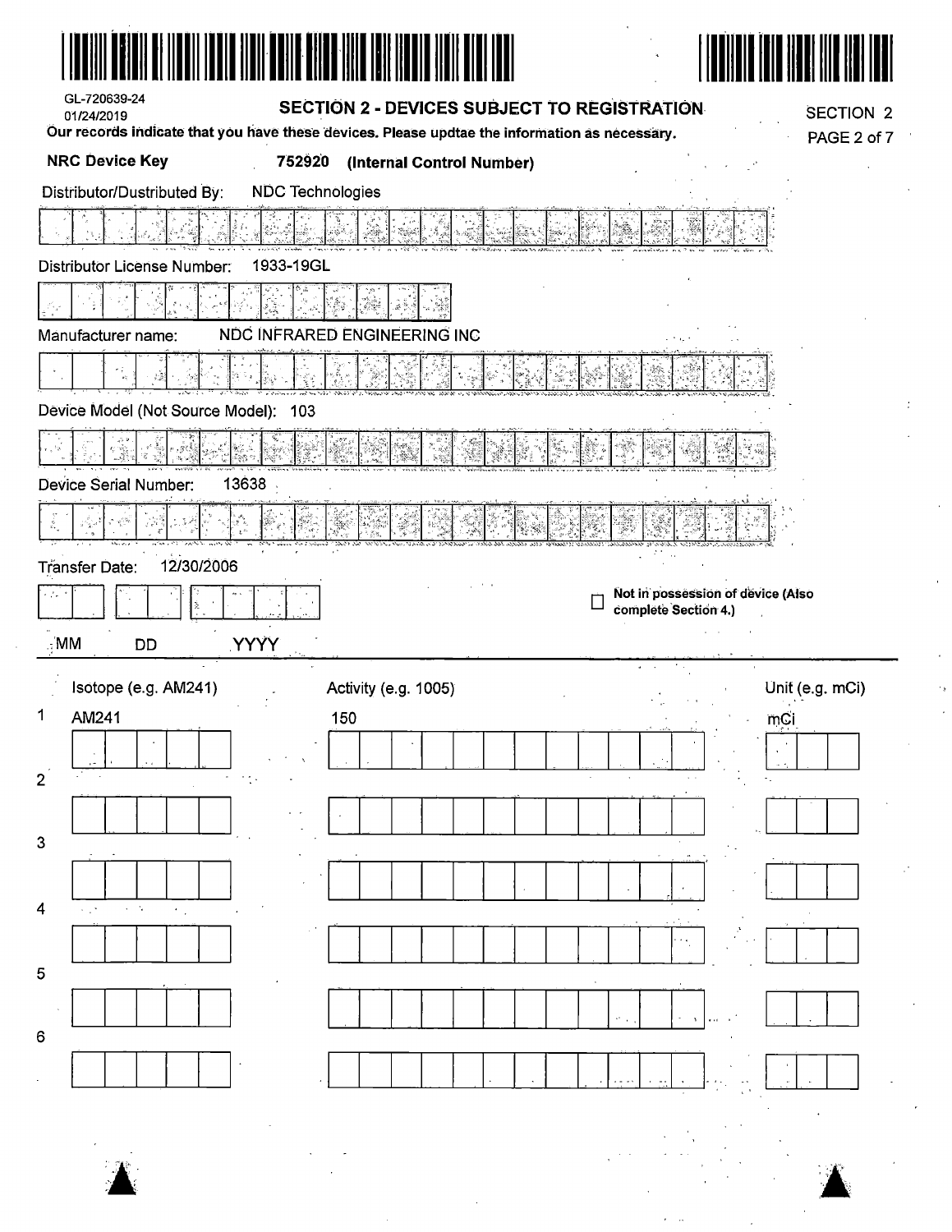| GL-720639-24<br>01/24/2019                             | SECTION 2 - DEVICES SUBJECT TO REGISTRATION                                                                                | <b>SECTION 2</b>                                           |  |
|--------------------------------------------------------|----------------------------------------------------------------------------------------------------------------------------|------------------------------------------------------------|--|
| <b>NRC Device Key</b><br>760655                        | Our records indicate that you have these devices. Please updtae the information as necessary.<br>(Internal Control Number) | PAGE 3 of 7                                                |  |
| <b>NDC Technologies</b><br>Distributor/Dustributed By: |                                                                                                                            |                                                            |  |
|                                                        |                                                                                                                            |                                                            |  |
| 1933-19GL<br><b>Distributor License Number:</b>        |                                                                                                                            |                                                            |  |
|                                                        |                                                                                                                            |                                                            |  |
| Manufacturer name:                                     | NDC INFRARED ENGINEERING INC                                                                                               |                                                            |  |
|                                                        |                                                                                                                            |                                                            |  |
| Device Model (Not Source Model): 103                   |                                                                                                                            |                                                            |  |
|                                                        |                                                                                                                            |                                                            |  |
| Device Serial Number:<br>1552                          |                                                                                                                            |                                                            |  |
|                                                        |                                                                                                                            |                                                            |  |
| 10/23/1986<br>Transfer Date:                           |                                                                                                                            |                                                            |  |
|                                                        |                                                                                                                            | Not in possession of device (Also<br>complete Section 4.). |  |
| MM<br><b>YYYY</b><br><b>DD</b>                         |                                                                                                                            | 42 D. S.                                                   |  |
| Isotope (e.g. AM241)                                   | Activity (e.g. 1005)                                                                                                       | Unit (e.g. mCi)                                            |  |
| 1<br>AM241                                             | 150                                                                                                                        | $\Box$ mGi                                                 |  |
|                                                        |                                                                                                                            |                                                            |  |
| $\overline{2}$                                         |                                                                                                                            |                                                            |  |
|                                                        |                                                                                                                            |                                                            |  |
| 3                                                      |                                                                                                                            |                                                            |  |
|                                                        |                                                                                                                            |                                                            |  |
|                                                        |                                                                                                                            |                                                            |  |
|                                                        |                                                                                                                            |                                                            |  |
| 5                                                      |                                                                                                                            |                                                            |  |
|                                                        |                                                                                                                            |                                                            |  |
| 6                                                      |                                                                                                                            |                                                            |  |
|                                                        |                                                                                                                            |                                                            |  |

 $\label{eq:1} \mathbf{R}^{(1)} = \mathbf{R}^{(1)} \times \mathbf{R}^{(2)}$ 



 $\frac{1}{2}$  $\frac{1}{\epsilon}$ 

 $\hat{\mathcal{L}}$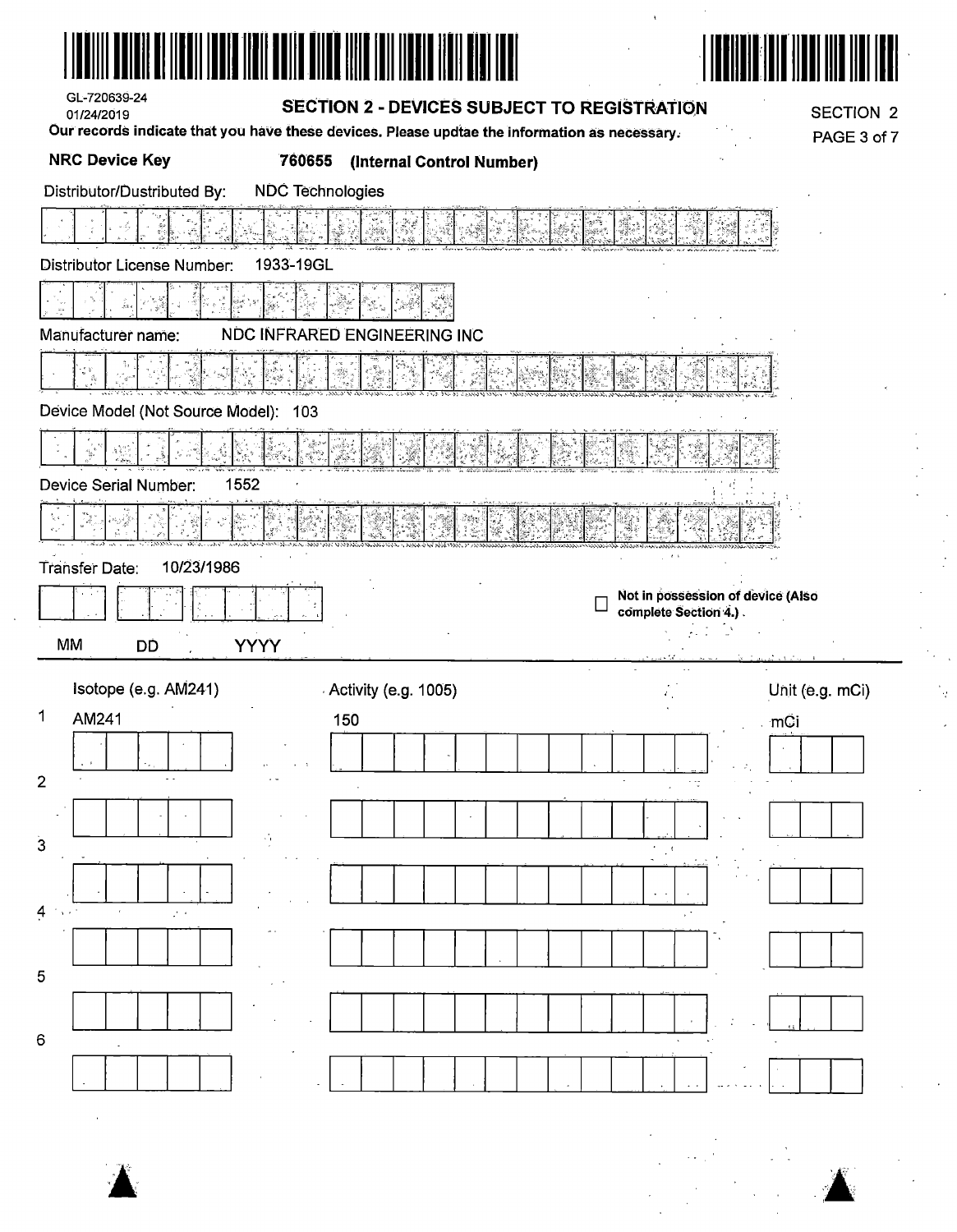| <b>NRC Device Key</b><br>760661<br>(Internal Control Number)<br><b>NDC</b> Technologies<br>Distributor/Dustributed By:<br>Distributor License Number:<br>1933-19GL<br>NDC INFRARED ENGINEERING INC<br>Manufacturer name:<br>Device Model (Not Source Model): 103 |
|------------------------------------------------------------------------------------------------------------------------------------------------------------------------------------------------------------------------------------------------------------------|
|                                                                                                                                                                                                                                                                  |
|                                                                                                                                                                                                                                                                  |
|                                                                                                                                                                                                                                                                  |
|                                                                                                                                                                                                                                                                  |
|                                                                                                                                                                                                                                                                  |
|                                                                                                                                                                                                                                                                  |
|                                                                                                                                                                                                                                                                  |
|                                                                                                                                                                                                                                                                  |
|                                                                                                                                                                                                                                                                  |
| Device Serial Number:<br>3197                                                                                                                                                                                                                                    |
| $\epsilon_{\rm{max}}^{\rm{obs}}$                                                                                                                                                                                                                                 |
| 09/29/1992<br>Transfer Date:                                                                                                                                                                                                                                     |
| Not in possession of device (Also<br>complete Section 4.)                                                                                                                                                                                                        |
| MM<br><b>YYYY</b><br>DĎ                                                                                                                                                                                                                                          |
| Isotope (e.g. AM241)<br>Activity (e.g. 1005)<br>Unit (e.g. mCi)                                                                                                                                                                                                  |
| 1<br>AM241<br>150<br>mCi                                                                                                                                                                                                                                         |
|                                                                                                                                                                                                                                                                  |
| $\mathbf{2}$<br>$\epsilon_{\rm eff}$ , $\epsilon_{\rm e}$<br>$\mathbf{v}$                                                                                                                                                                                        |
|                                                                                                                                                                                                                                                                  |
| 3                                                                                                                                                                                                                                                                |
|                                                                                                                                                                                                                                                                  |
| 4 <sup>1</sup>                                                                                                                                                                                                                                                   |
|                                                                                                                                                                                                                                                                  |
| 5                                                                                                                                                                                                                                                                |
| $\,6\,$                                                                                                                                                                                                                                                          |
|                                                                                                                                                                                                                                                                  |



 $\frac{1}{\sqrt{2}}$ 

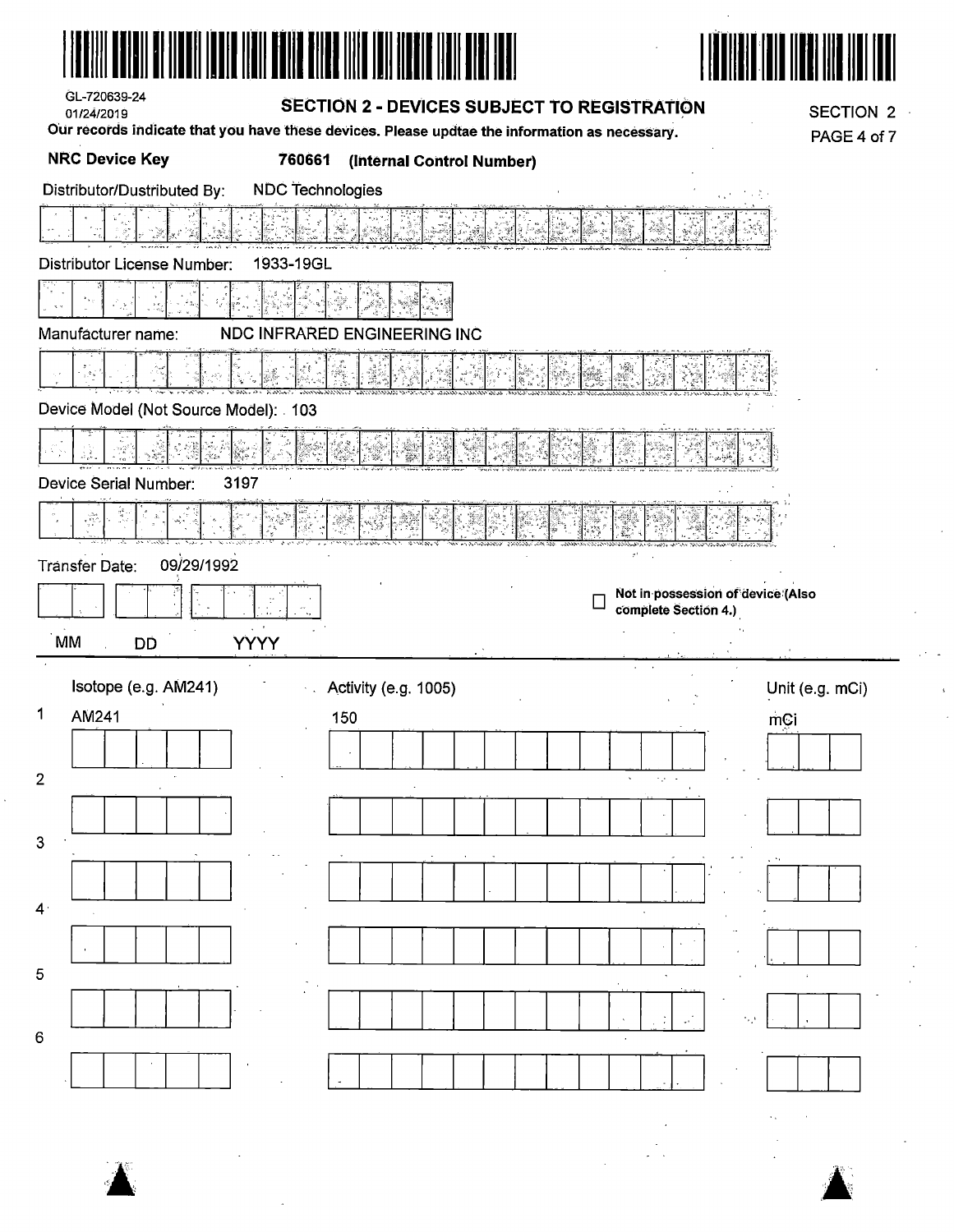| <u>TIIN PERINTEN YENI DENGAN TERLETIK DI BIRI DI BIRI DI BIRI DI BIRI DI BIRI DI BIRI DI BIRI DI BIRI DI BIRI DI</u><br>GL-720639-24<br><b>SECTION 2 - DEVICES SUBJECT TO REGISTRATION</b><br>01/24/2019<br>Our records indicate that you have these devices. Please updtae the information as necessary. | <b>SECTION 2</b><br>PAGE 5 of 7 |
|-----------------------------------------------------------------------------------------------------------------------------------------------------------------------------------------------------------------------------------------------------------------------------------------------------------|---------------------------------|
| <b>NRC Device Key</b><br>771152<br>(Internal Control Number)                                                                                                                                                                                                                                              |                                 |
| Distributor/Dustributed By:<br><b>NDC Technologies</b>                                                                                                                                                                                                                                                    |                                 |
|                                                                                                                                                                                                                                                                                                           |                                 |
| 1933-19GL<br>Distributor License Number:                                                                                                                                                                                                                                                                  |                                 |
|                                                                                                                                                                                                                                                                                                           |                                 |
| NDC INFRARED ENGINEERING INC<br>Manufacturer name:                                                                                                                                                                                                                                                        |                                 |
|                                                                                                                                                                                                                                                                                                           |                                 |
| Device Model (Not Source Model): 103                                                                                                                                                                                                                                                                      |                                 |
|                                                                                                                                                                                                                                                                                                           |                                 |
| 13786<br>Device Serial Number:                                                                                                                                                                                                                                                                            |                                 |
| Ķ.                                                                                                                                                                                                                                                                                                        |                                 |
| 01/03/2008<br>Tränsfer Date:                                                                                                                                                                                                                                                                              |                                 |
| Not in possession of device (Also<br>complete Section 4.)                                                                                                                                                                                                                                                 |                                 |
| الترابيب الفرادي<br>$\sim$ $\sim$<br>MM<br><b>YYYY</b><br>DD                                                                                                                                                                                                                                              |                                 |
|                                                                                                                                                                                                                                                                                                           |                                 |
| Isotope (e.g. AM241)<br>Activity (e.g. 1005)<br>÷                                                                                                                                                                                                                                                         | Unit (e.g. mCi)                 |
| $\overline{\text{mC}}$ i<br>1<br>AM241<br>150                                                                                                                                                                                                                                                             |                                 |
|                                                                                                                                                                                                                                                                                                           |                                 |
| $\overline{2}$                                                                                                                                                                                                                                                                                            |                                 |
| 3                                                                                                                                                                                                                                                                                                         |                                 |
|                                                                                                                                                                                                                                                                                                           |                                 |
| $\overline{4}$                                                                                                                                                                                                                                                                                            |                                 |
|                                                                                                                                                                                                                                                                                                           |                                 |
| 5                                                                                                                                                                                                                                                                                                         |                                 |
| 6 <sup>o</sup><br>$\sim 10^{-4}$                                                                                                                                                                                                                                                                          |                                 |
|                                                                                                                                                                                                                                                                                                           |                                 |



 $\frac{1}{2}$ 

 $\hat{\lambda}_\alpha$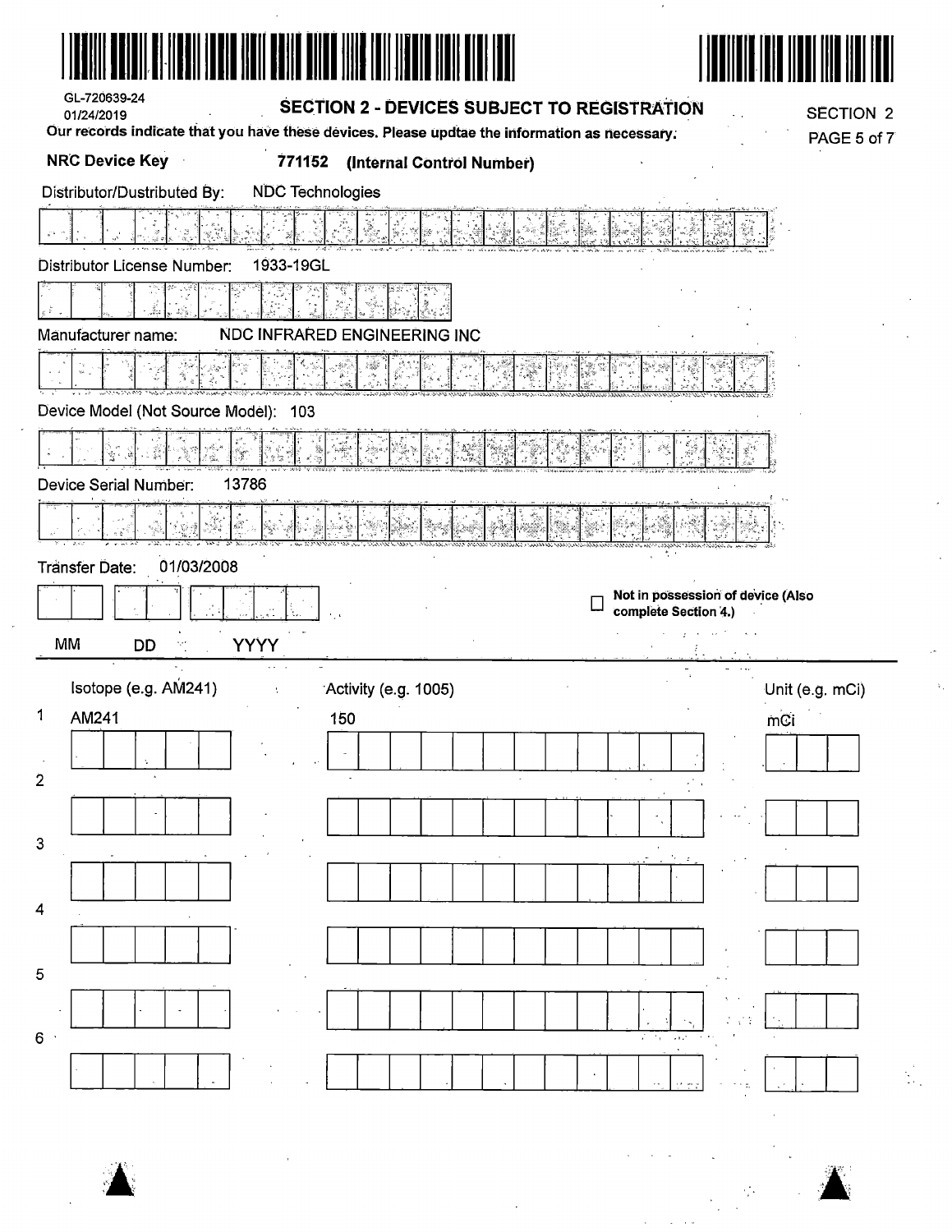



t,

| GL-720639-24 |  |
|--------------|--|
| 01/24/2019   |  |

#### **SECTION 2 - DEVICES SUBJECT TO REGISTRATION**

Our records indicate that you have these devices. Please updtae the information as necessary.

**SECTION 2** PAGE 6 of 7

| NDC Technologies<br>Distributor/Dustributed By:<br>iliya <sup>6</sup><br>1933-19GL<br>NDC INFRARED ENGINEERING INC<br>ಇನ್ '<br>Device Model (Not Source Model): 103<br>Ϋ́<br>13787<br>ŵ,<br>01/03/2008<br><b>Transfer Date:</b><br>Not in possession of device (Also<br>complete Section 4.)<br>MM<br><b>YYYY</b><br>DD<br>Isotope (e.g. AM241)<br>Unit (e.g. mCi)<br>Activity (e.g. 1005)<br>AM241<br>150<br>mCi | <b>NRC Device Key</b>       | 771153<br>(Internal Control Number) |  |
|-------------------------------------------------------------------------------------------------------------------------------------------------------------------------------------------------------------------------------------------------------------------------------------------------------------------------------------------------------------------------------------------------------------------|-----------------------------|-------------------------------------|--|
|                                                                                                                                                                                                                                                                                                                                                                                                                   |                             |                                     |  |
|                                                                                                                                                                                                                                                                                                                                                                                                                   |                             |                                     |  |
|                                                                                                                                                                                                                                                                                                                                                                                                                   | Distributor License Number: |                                     |  |
|                                                                                                                                                                                                                                                                                                                                                                                                                   |                             |                                     |  |
|                                                                                                                                                                                                                                                                                                                                                                                                                   | Manufacturer name:          |                                     |  |
|                                                                                                                                                                                                                                                                                                                                                                                                                   |                             |                                     |  |
|                                                                                                                                                                                                                                                                                                                                                                                                                   |                             |                                     |  |
|                                                                                                                                                                                                                                                                                                                                                                                                                   |                             |                                     |  |
|                                                                                                                                                                                                                                                                                                                                                                                                                   | Device Serial Number:       |                                     |  |
|                                                                                                                                                                                                                                                                                                                                                                                                                   |                             |                                     |  |
|                                                                                                                                                                                                                                                                                                                                                                                                                   |                             |                                     |  |
|                                                                                                                                                                                                                                                                                                                                                                                                                   |                             |                                     |  |
|                                                                                                                                                                                                                                                                                                                                                                                                                   |                             |                                     |  |
|                                                                                                                                                                                                                                                                                                                                                                                                                   |                             |                                     |  |
|                                                                                                                                                                                                                                                                                                                                                                                                                   |                             |                                     |  |
|                                                                                                                                                                                                                                                                                                                                                                                                                   | 1                           |                                     |  |
|                                                                                                                                                                                                                                                                                                                                                                                                                   |                             |                                     |  |
|                                                                                                                                                                                                                                                                                                                                                                                                                   | 2                           |                                     |  |
|                                                                                                                                                                                                                                                                                                                                                                                                                   |                             |                                     |  |
|                                                                                                                                                                                                                                                                                                                                                                                                                   | 3                           |                                     |  |
|                                                                                                                                                                                                                                                                                                                                                                                                                   |                             |                                     |  |
|                                                                                                                                                                                                                                                                                                                                                                                                                   | 4                           |                                     |  |
|                                                                                                                                                                                                                                                                                                                                                                                                                   |                             |                                     |  |
|                                                                                                                                                                                                                                                                                                                                                                                                                   | 5                           |                                     |  |
|                                                                                                                                                                                                                                                                                                                                                                                                                   |                             |                                     |  |
|                                                                                                                                                                                                                                                                                                                                                                                                                   | 6                           |                                     |  |
|                                                                                                                                                                                                                                                                                                                                                                                                                   |                             |                                     |  |
|                                                                                                                                                                                                                                                                                                                                                                                                                   |                             |                                     |  |
|                                                                                                                                                                                                                                                                                                                                                                                                                   |                             |                                     |  |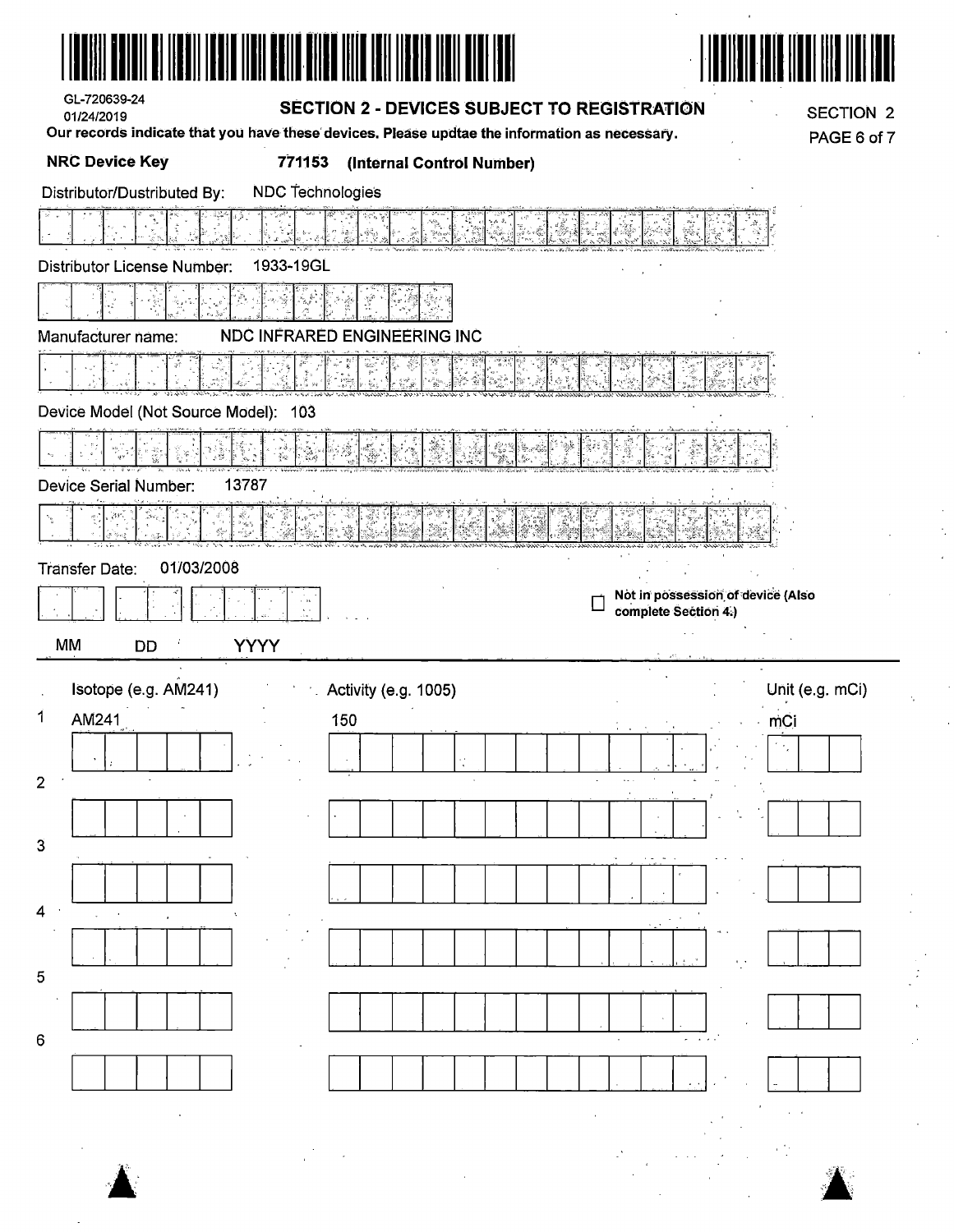| GL-720639-24<br><b>SECTION 2 - DEVICES SUBJECT TO REGISTRATION</b><br>01/24/2019              | <b>SECTION 2</b>                  |
|-----------------------------------------------------------------------------------------------|-----------------------------------|
| Our records indicate that you have these devices. Please updtae the information as necessary. | PAGE 7 of 7                       |
| <b>NRC Device Key</b><br>832158<br>(Internal Control Number)                                  |                                   |
| Distributor/Dustributed By:<br><b>NDC Technologies</b>                                        |                                   |
|                                                                                               |                                   |
| 1933-19GL<br>Distributor License Number:                                                      |                                   |
|                                                                                               |                                   |
| NDC INFRARED ENGINEERING INC<br>Manufacturer name:                                            |                                   |
|                                                                                               |                                   |
| Device Model (Not Source Model):<br>103                                                       |                                   |
|                                                                                               |                                   |
| <b>Device Serial Number:</b><br>6139121                                                       |                                   |
|                                                                                               |                                   |
| 05/23/2014<br><b>Transfer Date:</b>                                                           |                                   |
|                                                                                               | Not in possession of device (Also |
|                                                                                               | complete Section 4.)              |
| MM<br><b>YYYY</b><br><b>DD</b><br>$\sim$                                                      |                                   |
| Isotope (e.g. AM241)<br>Activity (e.g. 1005)                                                  | Unit (e.g. mCi)                   |
| AM241<br>150                                                                                  | mCi                               |
|                                                                                               |                                   |
| 2                                                                                             |                                   |
|                                                                                               |                                   |
| 3                                                                                             |                                   |
|                                                                                               |                                   |
| 4                                                                                             |                                   |
|                                                                                               |                                   |
| 5                                                                                             |                                   |
|                                                                                               |                                   |
| 6                                                                                             |                                   |
|                                                                                               |                                   |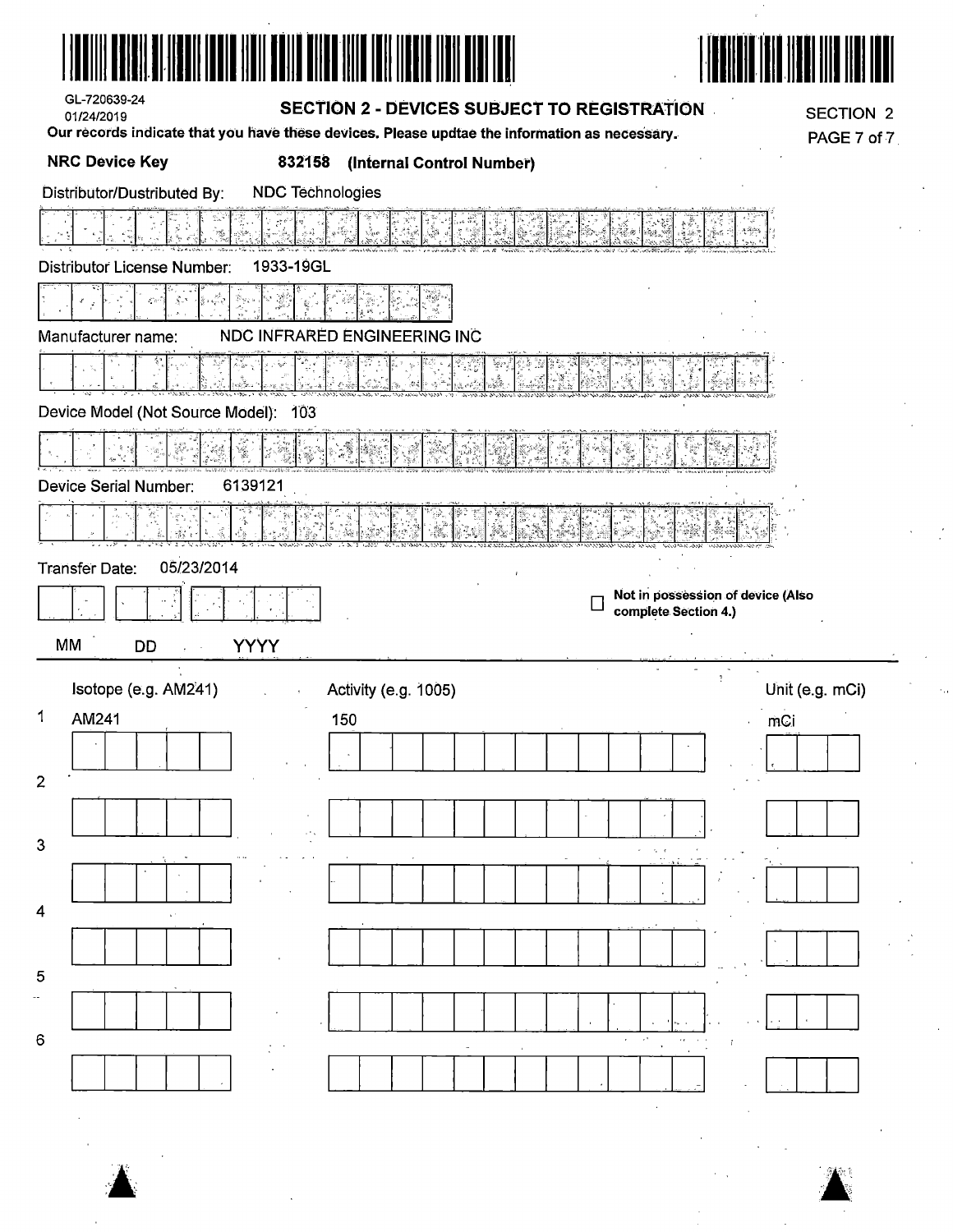

|                 | 01/24/2019 | GL-720639-24                                                                                                                    |                      |  |          | <b>SECTION 3 - ADDITIONAL DEVICES SUBJECT TO REGISTRATION</b> |                      |                     |  |  |  |           |    |                   | PAGE 1 of 1 | <b>SECTION 3</b> |
|-----------------|------------|---------------------------------------------------------------------------------------------------------------------------------|----------------------|--|----------|---------------------------------------------------------------|----------------------|---------------------|--|--|--|-----------|----|-------------------|-------------|------------------|
|                 |            | Provide information about other devices you have that are subject to registration. Do not report specifically licensed devices. |                      |  |          |                                                               |                      |                     |  |  |  |           |    |                   |             |                  |
|                 |            | Manufacturer Name                                                                                                               |                      |  |          |                                                               |                      |                     |  |  |  |           |    |                   |             |                  |
|                 |            |                                                                                                                                 |                      |  |          |                                                               |                      |                     |  |  |  |           |    |                   |             |                  |
|                 |            | Initial Transferor Name                                                                                                         |                      |  |          |                                                               |                      |                     |  |  |  |           |    |                   |             |                  |
|                 |            |                                                                                                                                 |                      |  |          |                                                               |                      |                     |  |  |  |           |    |                   |             |                  |
|                 |            | Initial Transferor License Number (if known)                                                                                    |                      |  |          |                                                               |                      |                     |  |  |  |           |    |                   |             |                  |
|                 |            |                                                                                                                                 |                      |  |          |                                                               |                      |                     |  |  |  |           |    |                   |             |                  |
|                 |            | Device Model Number (Not Source Model)                                                                                          |                      |  |          |                                                               |                      |                     |  |  |  |           |    |                   |             |                  |
|                 |            |                                                                                                                                 |                      |  |          |                                                               |                      |                     |  |  |  |           |    |                   |             |                  |
|                 |            | <b>Device Serial Number</b>                                                                                                     |                      |  |          |                                                               |                      |                     |  |  |  |           |    |                   |             |                  |
|                 |            |                                                                                                                                 |                      |  |          |                                                               |                      |                     |  |  |  |           |    |                   |             |                  |
|                 |            |                                                                                                                                 |                      |  |          |                                                               |                      |                     |  |  |  |           |    |                   |             |                  |
|                 |            |                                                                                                                                 | Isotope (e.g. AM241) |  | $\Omega$ |                                                               | <b>Other Sources</b> | Activity (e.g. 100) |  |  |  | <b>MM</b> | ΈD |                   | YYYY        | Unit (e.g. mCi)  |
|                 |            |                                                                                                                                 |                      |  |          |                                                               |                      |                     |  |  |  |           |    |                   |             |                  |
|                 |            |                                                                                                                                 |                      |  |          |                                                               |                      |                     |  |  |  |           |    |                   |             |                  |
|                 |            |                                                                                                                                 |                      |  |          |                                                               |                      |                     |  |  |  |           |    | $\alpha_{\rm{g}}$ |             |                  |
| 3.              |            |                                                                                                                                 |                      |  |          |                                                               |                      |                     |  |  |  |           |    |                   |             |                  |
| 4.              |            |                                                                                                                                 |                      |  |          |                                                               |                      |                     |  |  |  |           |    |                   |             |                  |
| 5.              |            |                                                                                                                                 |                      |  |          |                                                               |                      |                     |  |  |  |           |    |                   |             |                  |
|                 |            |                                                                                                                                 |                      |  |          |                                                               |                      |                     |  |  |  |           |    |                   |             |                  |
| 6.              |            |                                                                                                                                 |                      |  |          |                                                               |                      |                     |  |  |  |           |    |                   |             |                  |
|                 |            |                                                                                                                                 |                      |  |          |                                                               |                      |                     |  |  |  |           |    |                   |             |                  |
|                 |            |                                                                                                                                 |                      |  |          |                                                               |                      |                     |  |  |  |           |    |                   |             |                  |
|                 |            |                                                                                                                                 |                      |  |          |                                                               |                      |                     |  |  |  |           |    |                   |             |                  |
|                 |            |                                                                                                                                 |                      |  |          |                                                               |                      |                     |  |  |  |           |    |                   |             |                  |
| 7.<br>່8.<br>9. |            |                                                                                                                                 |                      |  |          |                                                               |                      |                     |  |  |  |           |    |                   |             |                  |
| 10.             |            |                                                                                                                                 |                      |  |          |                                                               |                      |                     |  |  |  |           |    |                   |             |                  |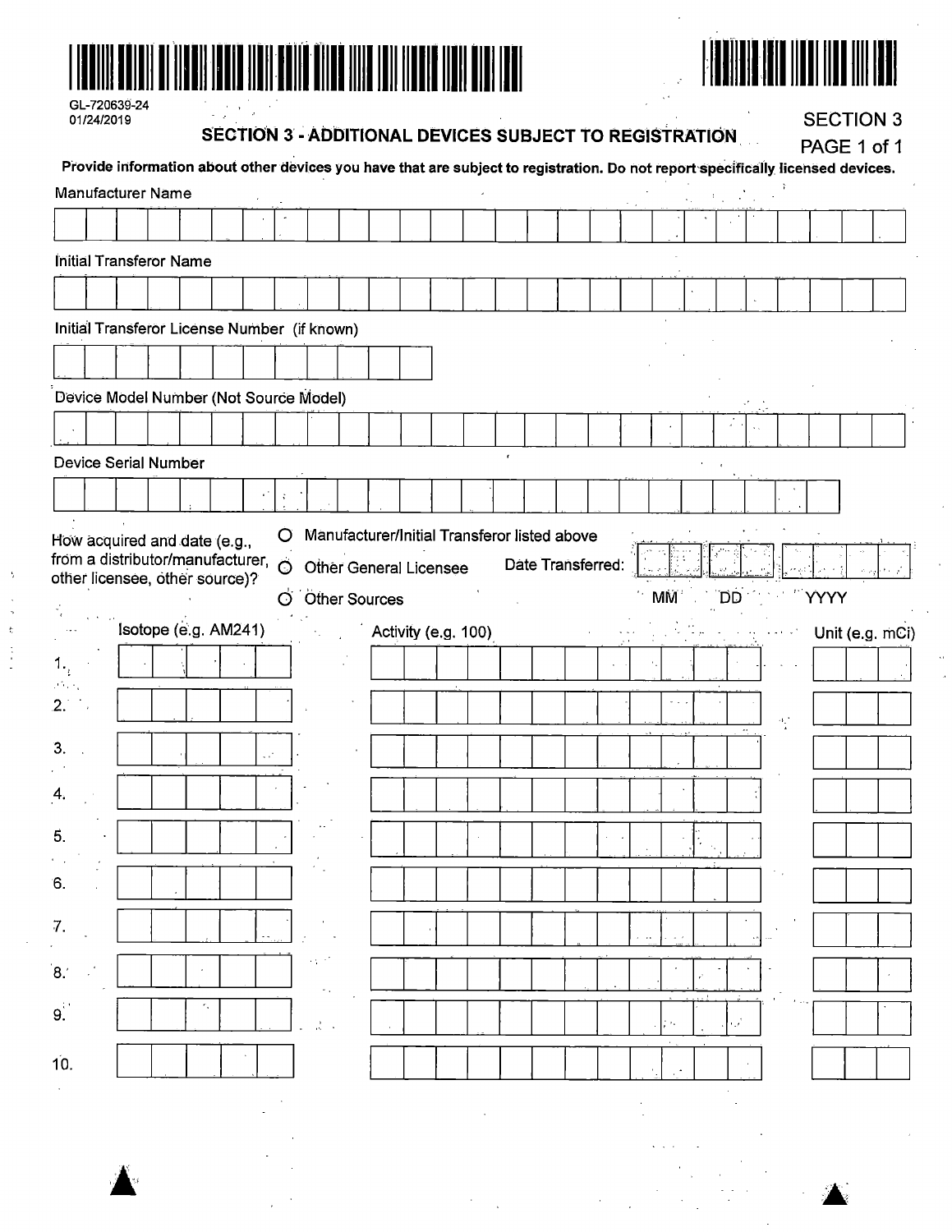

**,A-** ·&

SECTION 4

 $\frac{1}{2}$ 

 $\mathfrak i$ 

| 01/24/2019                               | SECTION 4                                                            |                                                                                               |             |  |
|------------------------------------------|----------------------------------------------------------------------|-----------------------------------------------------------------------------------------------|-------------|--|
|                                          |                                                                      | Provide information about devices listed in Section 2 or 6, but no longer in your possession. | PAGE 1 of 1 |  |
| Part 1                                   |                                                                      | Transfer Date:                                                                                |             |  |
| NRC Device Key:<br>(from Section 2 or 6) |                                                                      |                                                                                               |             |  |
| Location of the Device:                  |                                                                      | MM<br>DD<br>YYYY                                                                              |             |  |
|                                          | O Whereabouts Unknown (Complete Part 1 only)                         | Transferred to another general licensee (Complete Parts 2 and 3)<br>$\circ$                   |             |  |
|                                          | O Never Possessed the Device (Complete Part 1 only)                  | O Transferred to a Specific Licensee (Not the manufacturer)                                   |             |  |
| $\circ$                                  | Returned to Manufacturer (Complete Part 1 only)                      | (Complete Part 2)                                                                             |             |  |
| Part 2                                   | License Number of Recipient (if transferred to a specific licensee): |                                                                                               |             |  |
|                                          |                                                                      |                                                                                               |             |  |
| Company Name:                            |                                                                      |                                                                                               |             |  |
|                                          | Ϋ.                                                                   |                                                                                               |             |  |
| Department:                              |                                                                      |                                                                                               |             |  |
|                                          |                                                                      |                                                                                               |             |  |
| Address Line 1:                          |                                                                      |                                                                                               |             |  |
|                                          |                                                                      |                                                                                               |             |  |
| Address Line 2:                          |                                                                      |                                                                                               |             |  |
|                                          |                                                                      | I.<br>Is                                                                                      |             |  |
| City:                                    |                                                                      |                                                                                               |             |  |
|                                          |                                                                      |                                                                                               |             |  |
| State:                                   | Zip Code:                                                            |                                                                                               |             |  |
| Part 3                                   | Enter the name of the individual responsibe for this device:         |                                                                                               |             |  |
| Last name:                               |                                                                      |                                                                                               |             |  |
|                                          |                                                                      |                                                                                               |             |  |
| First name:                              |                                                                      | Middle Initial:                                                                               |             |  |
|                                          |                                                                      |                                                                                               |             |  |
| <b>Business Telephone</b><br>Number:     |                                                                      | Extension:                                                                                    |             |  |
| Title:                                   |                                                                      |                                                                                               |             |  |
|                                          |                                                                      |                                                                                               |             |  |
|                                          |                                                                      |                                                                                               |             |  |
|                                          |                                                                      |                                                                                               |             |  |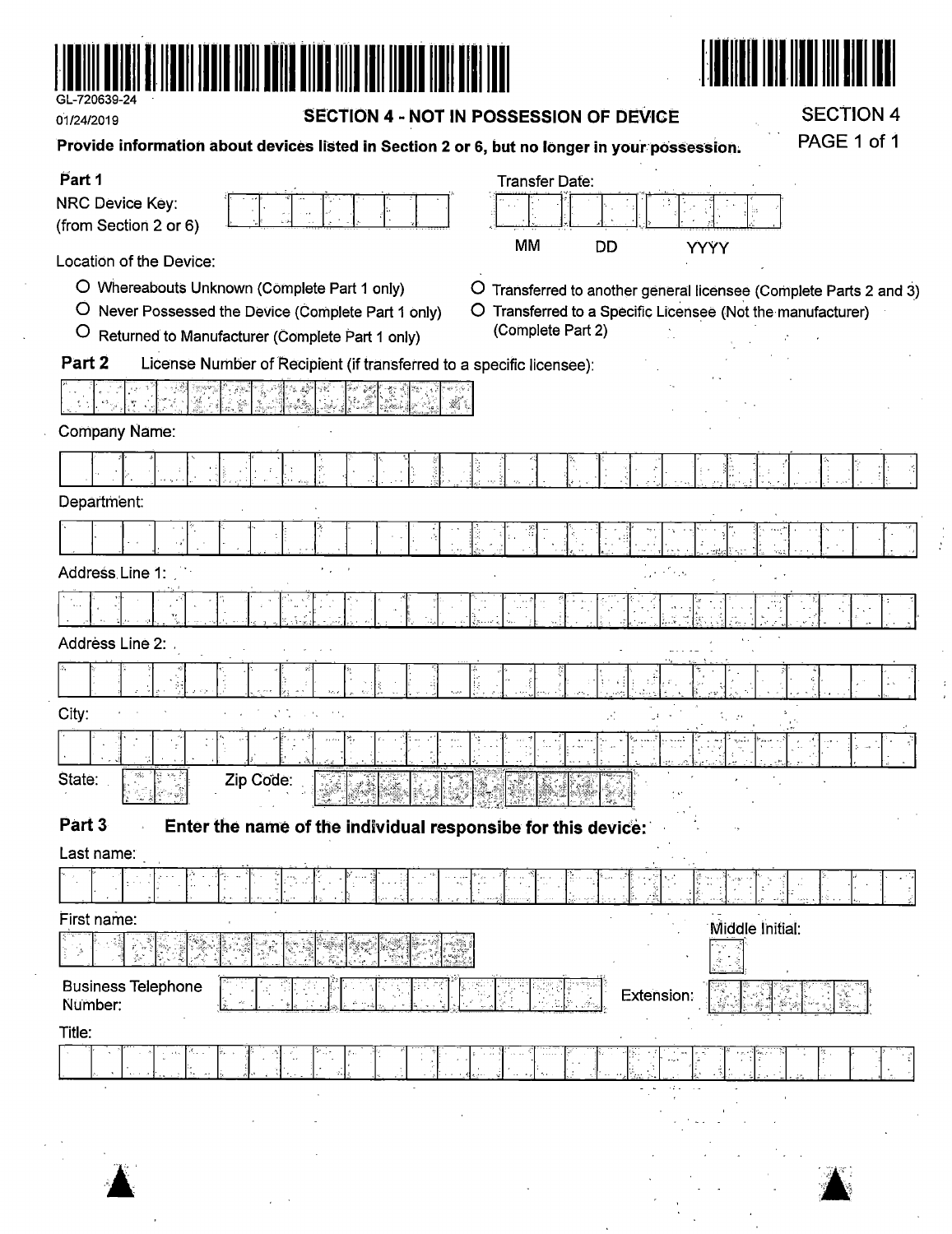



#### **SECTION 5** - **CERTIFICATION**



SECTION 5 PAGE 1 of 1

I hereby certify that:

A ' ,• '

- <sup>A</sup>All information contained in this registration is true and complete to the best of'my knowledge and belief.
- B. A physical inventory of the devices subject to registration has been completed, and the device information on this form has been checked against the device labeling.
- C. I am aware of the requirements of the general license, provided in 10 CFR 31.5. (Copied of applicable regulations may be viewed at the NRC website at: http://www.nrc.gov/reading-rm/doc-collections/cfr)

~ *Tl* 

**SIGNATURE** - **RESPONSiBLE INDIVIDUAL (Listed in Section 1) DATE** 

WARNING: FALSE STATEMENTS MAY BE SUBJECT TO CIVIL AND/OR CRIMINAL PENALTIES, NRC REGULATIONS REQUIRE THAT SUBMISSIONS TO THE NRC BE COMPLETE AND ACCURATE IN ALL MATERIAL ASPECTS. *1b* U.S.C SECTION 1001 MAKES IT A CRIMINAL OFFENSE TO MAKE A WILLFULLY WRONG STATEMENT OR REPRESENTATION TO ANY DEPARTMENT OR AGENCY OF THE UNITED STATES AS TO ANY MATTER IN ITS JURISDICTION.